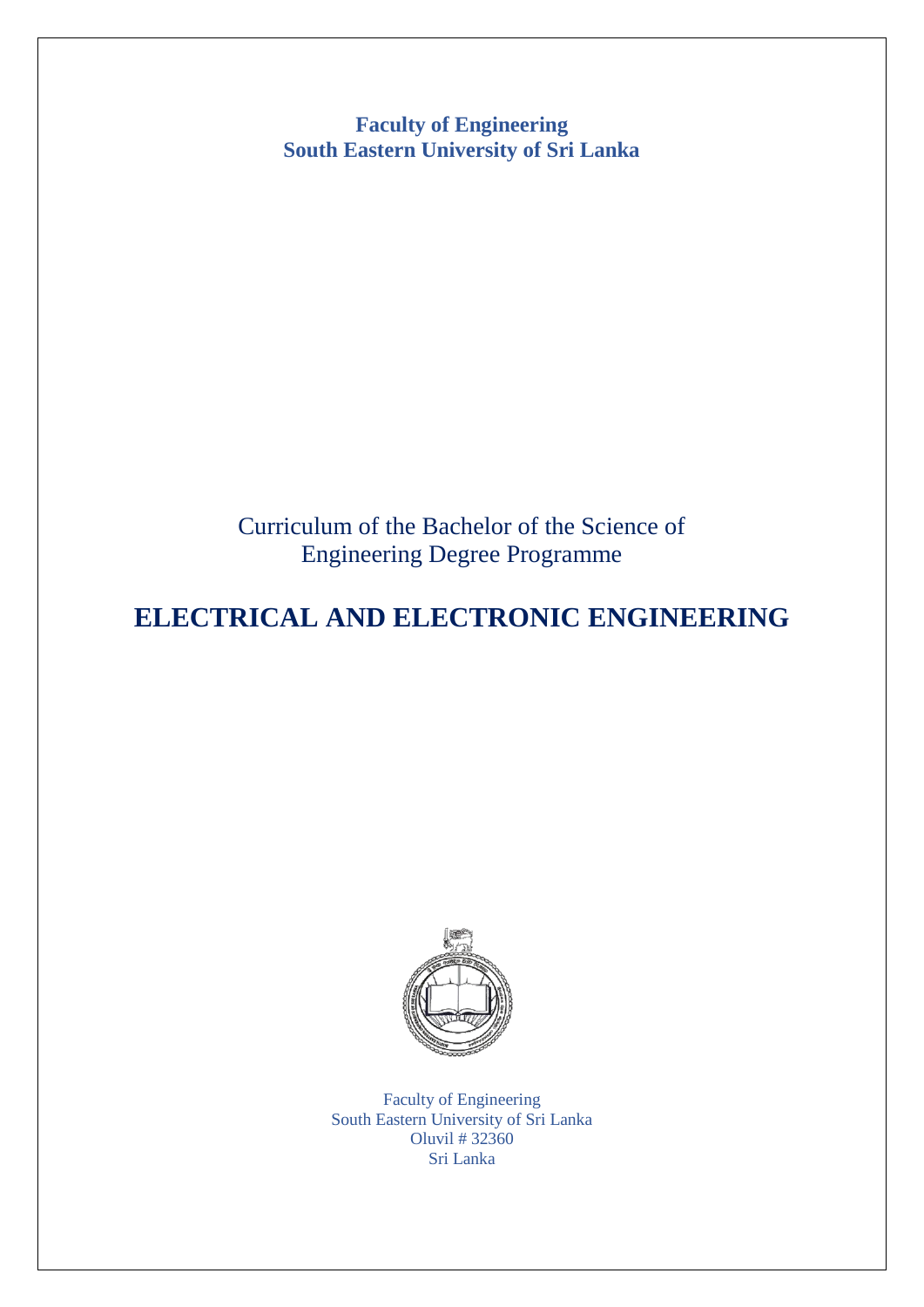| Section I - Curriculum of the First Year Common Core Programme |
|----------------------------------------------------------------|
|----------------------------------------------------------------|

## **SEMESTER - 1**

| <b>No</b>      | Subject<br>Code | <b>Subject Title</b>                    | <b>GPA</b><br><b>Credits</b> | <b>NGPA</b><br><b>Credits</b> | L(h/w)         | P<br>(h/w) | T<br>(h/w) | <b>CA</b><br>(%) | <b>Final</b><br>Exam $(\%)$ |
|----------------|-----------------|-----------------------------------------|------------------------------|-------------------------------|----------------|------------|------------|------------------|-----------------------------|
| $\mathbf{1}$   | CE 13001        | <b>Strength of Materials</b>            | 3 C                          |                               | $\overline{2}$ | 3/2        | 3/2        | 20               | 80                          |
| $\overline{2}$ | CS 13001        | Introduction to<br>Computing            | 3 C                          |                               | $\overline{2}$ | 3          |            | 50               | 50                          |
| 3              | EE 13001        | Principles of Electrical<br>Engineering | 3 C                          |                               | $\overline{2}$ | 3/2        | 3/2        | 20               | 80                          |
| $\overline{4}$ | ID 11001        | English-I                               | 1 C                          |                               |                |            | 3          | 50               | 50                          |
| 5              | ID 13002        | Mathematics-I                           | 3 C                          |                               | 3              |            | 1          | 20               | 80                          |
| 6              | ME 13001        | <b>Applied Mechanics</b>                | 3 C                          |                               | $\overline{2}$ | 3/2        | 3/2        | 20               | 80                          |
| 7              | ME 12002        | <b>Engineering Drawing</b>              | 2 C                          |                               | $\mathbf{1}$   | 3          |            | 50               | 50                          |
|                |                 | Total                                   | 18 C                         |                               | 12             | 10.5       | 8.5        |                  |                             |

### **SEMESTER - 2**

| N <sub>o</sub> | Subject<br>Code | <b>Subject Title</b>                              | <b>GPA</b><br><b>Credits</b> | <b>NGPA</b><br><b>Credits</b> | L(h/w)         | P<br>(h/w) | T<br>(h/w) | CA<br>(%) | Final<br>Exam $(\%)$ |
|----------------|-----------------|---------------------------------------------------|------------------------------|-------------------------------|----------------|------------|------------|-----------|----------------------|
| 1              | EN 23001        | Principles of Electronics                         | 3 C                          |                               | $\overline{2}$ | 3/2        | 3/2        | 20        | 80                   |
| $\overline{2}$ | ID 22001        | <b>Engineer in Society</b>                        | 2 C                          |                               | $\overline{2}$ |            | 1          | 20        | 80                   |
| 3              | ID 21002        | English-II                                        | 1 C                          |                               |                |            | 3          | 50        | 50                   |
| $\overline{4}$ | ID 23003        | Mathematics-II                                    | 3 C                          |                               | 3              |            | 1          | 20        | 80                   |
| 5              | ME 23001        | <b>Engineering Materials</b><br>and Processes     | 3 C                          |                               | $\overline{2}$ | 3/2        | 3/2        | 50        | 50                   |
| 6              | ME 22002        | Presentation of<br><b>Engineering Information</b> | 2 C                          |                               | $\mathbf{1}$   | 3          |            | 50        | 50                   |
| 7              | ME 23003        | Thermo Fluids                                     | 3 C                          |                               | $\overline{2}$ | 3/2        | 3/2        | 20        | 80                   |
| 8              | ID 21004        | Introduction to Sinhala<br>Language               | 1 E                          |                               | $\mathbf{1}$   |            |            | 20        | 80                   |
| 9              | ID 21005        | Introduction to Tamil<br>Language                 |                              |                               | $\mathbf{1}$   |            |            | 20        | 80                   |
|                |                 | Total                                             | $17C+$<br>1E                 |                               | 14             | 7.5        | 9.5        |           |                      |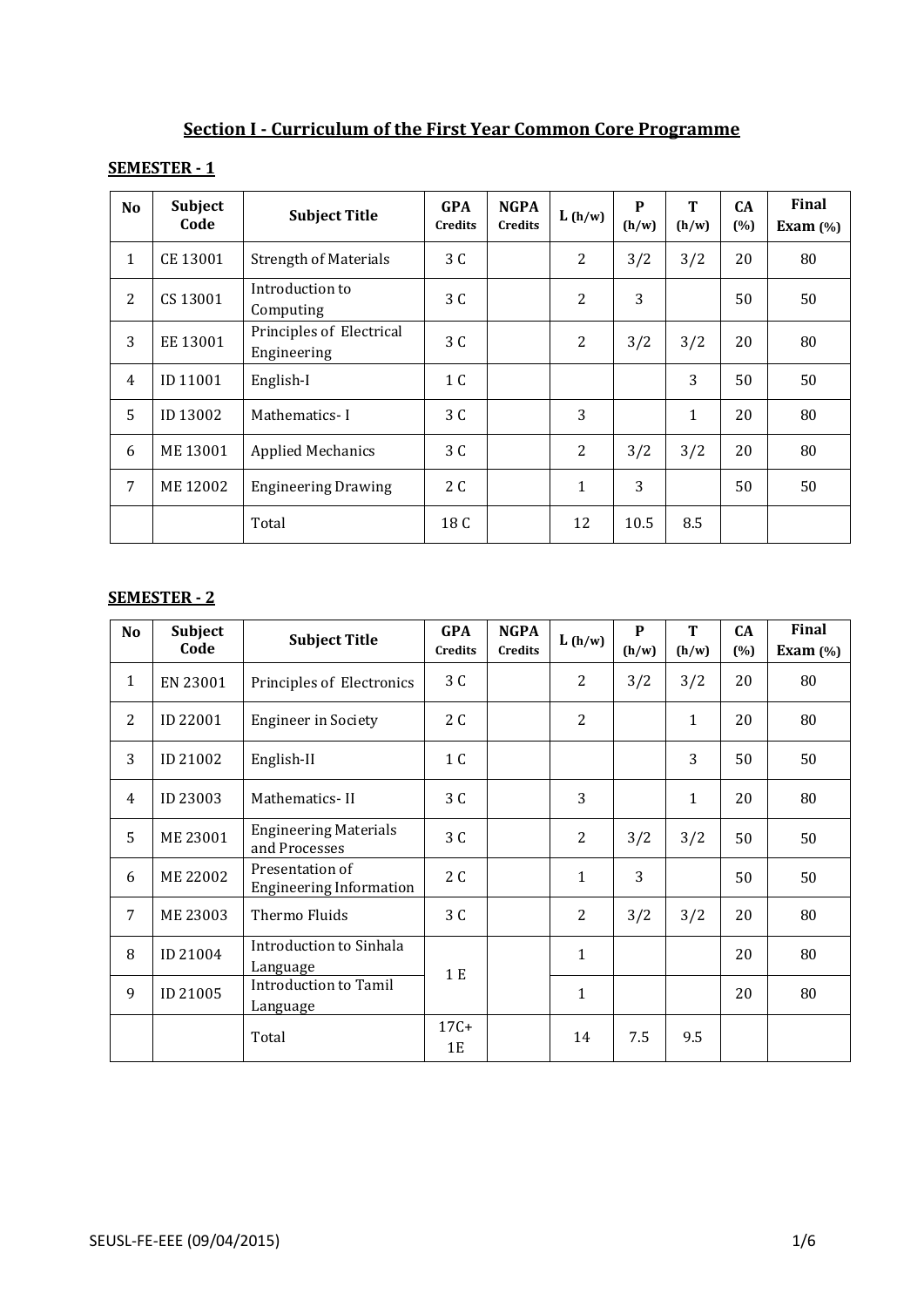# **Section II - Curriculum of the Electrical and Electronic Engineering Field of Specialization**

#### **SEMESTER 3**

| N <sub>o</sub> | Subject  | <b>Subject Title</b>                     | <b>GPA</b>     | <b>NGPA</b>    | L              | P     | T              | <b>CA</b> | Final        |
|----------------|----------|------------------------------------------|----------------|----------------|----------------|-------|----------------|-----------|--------------|
|                | Code     |                                          | <b>Credits</b> | <b>Credits</b> | (h/w)          | (h/w) | (h/w)          | (%)       | Exam $(\% )$ |
| 01             | ID 32001 | Calculus                                 | 2C             |                | 2              |       | 1              | 30        | 70           |
| 02             | ID 32002 | Differential Equations                   | 2C             |                | 2              |       | $\mathbf{1}$   | 30        | 70           |
| 03             | ID 32003 | <b>Engineering Economics</b>             | 2 C            |                | 2              |       | $\mathbf{1}$   | 30        | 70           |
| 04             | ID 31004 | <b>Presentation Skills</b>               | 1 C            |                |                |       | $\overline{2}$ | 50        | 50           |
| 05             | EE 32001 | <b>Electrical Circuit Analysis</b>       | 2C             |                | 2              |       | $\mathbf{1}$   | 30        | 70           |
| 06             | EE 32002 | <b>Electrical Measurements</b>           | 2 C            |                | $\overline{2}$ | 3/2   |                | 30        | 70           |
| 07             | EE 33003 | Theory of Electricity                    | 3 C            |                | 2              | 3/2   | 3/2            | 30        | 70           |
| 08             | CS 33001 | Computer Architecture                    | 3 C            |                | 2              | 3     |                | 30        | 70           |
| 09             | EN 33001 | Digital Electronics                      | 3 C            |                | 2              | 3/2   | 3/2            | 30        | 70           |
| 10             | EN 33002 | Introduction to<br>Telecommunications    | 3C             |                | 2              | 3/2   | 3/2            | 30        | 70           |
| 11             |          | Subject from ID Electives<br>(Basket A)* | 1E             |                |                |       |                |           |              |
|                |          | Total                                    | $23C +$        |                |                |       |                |           |              |
| $\cdots$       |          |                                          | 01 E           |                |                | $ -$  |                |           |              |

\*At least one module shall be taken from Basket A of ID Electives offered in Semesters 3, 5 and 7.

| <b>SEMESTER 4</b> |  |
|-------------------|--|
|                   |  |

| <b>No</b> | <b>Subject</b> | <b>Subject Title</b>             | <b>GPA</b>     | <b>NGPA</b> | L              | P     | T            | <b>CA</b> | <b>Final</b> |
|-----------|----------------|----------------------------------|----------------|-------------|----------------|-------|--------------|-----------|--------------|
|           | Code           |                                  | <b>Credits</b> | Credits     | (h/w)          | (h/w) | (h/w)        | $(\%)$    | Exam $(\% )$ |
| 01        | ID 42001       | <b>Accounting for Engineers</b>  | 2 C            |             | 2              |       | 1/2          | 30        | 70           |
| 02        | ID 42003       | Linear Algebra                   | 2 C            |             | $\overline{2}$ |       | 1            | 30        | 70           |
| 03        | ID 42004       | Probability & Statistics         | 2 C            |             | $\overline{2}$ |       | $\mathbf{1}$ | 30        | 70           |
| 04        | ID 41005       | <b>Report Writing</b>            | 1 C            |             |                |       | 2            | 50        | 50           |
| 05        | EE 42001       | <b>Field Theory</b>              | 2 C            |             | 2              |       | $\mathbf{1}$ | 30        | 70           |
| 06        | EE 42002       | <b>Introduction to Power</b>     | 2 C            |             | 2              |       | $\mathbf{1}$ | 30        | 70           |
|           |                | <b>Systems</b>                   |                |             |                |       |              |           |              |
| 07        | CS 43002       | <b>Operating Systems</b>         | 3 C            |             | 2              | 3/2   | 3/2          | 20        | 80           |
| 08        | EN 43001       | <b>Analog Electronics</b>        | 3 C            |             | 2              | 3/2   | 3/2          | 30        | 70           |
| 09        | EN 43002       | Signals & Systems                | 3 C            |             | 2              | 3/2   | 3/2          | 30        | 70           |
| 10        |                | <b>Subject from ID Electives</b> | 2 E            |             |                |       |              |           |              |
|           |                | (Basket B)**                     |                |             |                |       |              |           |              |
|           |                | Total                            | $20C +$        |             |                |       |              |           |              |
|           |                |                                  | 02 E           |             |                |       |              |           |              |

\*\*At least one module shall be taken from Basket B of ID Electives offered in Semesters 4, 6 and 8.

| No. | <b>Subject</b><br>Code | <b>Subject Title</b>                       | <b>GPA</b><br><b>Credits</b> | <b>NGPA</b><br>Credits | L<br>(h/w) | P<br>(h/w) | т<br>(h/w) | <b>CA</b><br>$(\% )$ | Final<br>Exam $(\%)$ |
|-----|------------------------|--------------------------------------------|------------------------------|------------------------|------------|------------|------------|----------------------|----------------------|
| 11  | ID 03001               | Industrial training<br>(Duration 12 weeks) |                              | 3 C                    |            |            |            | 100                  | $- -$                |
|     |                        | Total                                      |                              | 3 C                    |            |            |            |                      |                      |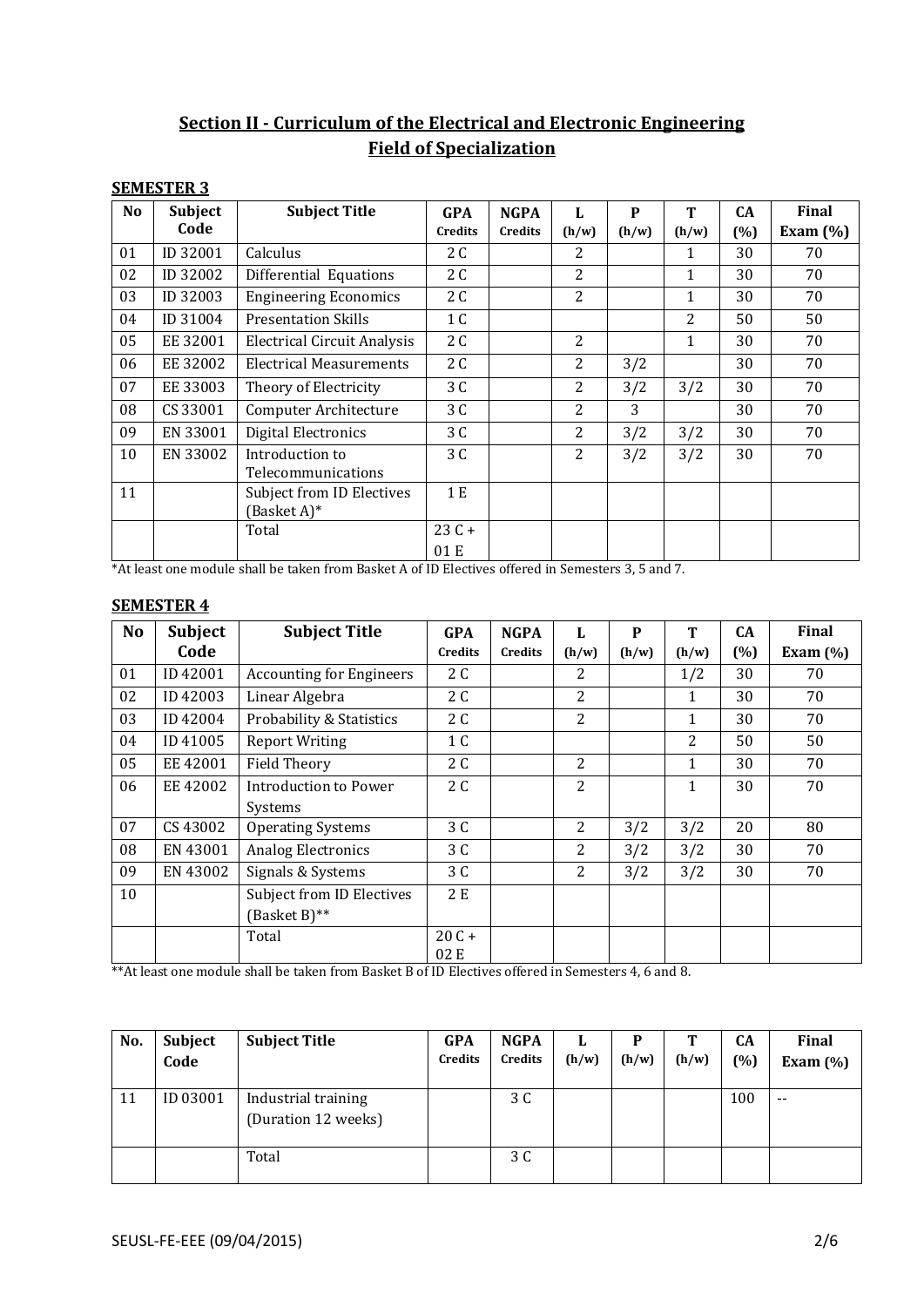#### **SEMESTER 5**

| N <sub>o</sub> | <b>Subject</b> | <b>Subject Title</b>                   | <b>GPA</b>     | <b>NGPA</b>    | L              | P     | T            | <b>CA</b> | <b>Final</b> |
|----------------|----------------|----------------------------------------|----------------|----------------|----------------|-------|--------------|-----------|--------------|
|                | Code           |                                        | <b>Credits</b> | <b>Credits</b> | (h/w)          | (h/w) | (h/w)        | (%)       | Exam $(\% )$ |
| 01             | ID 52001       | <b>Industrial Management</b>           | 2 C            |                | 2              |       | 1/2          | 30        | 70           |
| 02             | ID 52002       | <b>Numerical Methods</b>               | 2 C            |                | 2              |       | 1            | 30        | 70           |
| 03             | CS 53001       | <b>Computer Networks</b>               | 3 C            |                | $\overline{c}$ | 3     |              | 30        | 70           |
| 04             | CS 53003       | Data Structures and<br>Algorithms      | 3 C            |                | 2              | 3/2   | 3/2          | 30        | 70           |
| 05             | EE 52001       | Introduction to Electrical<br>Machines | 2C             |                | $\overline{2}$ |       | $\mathbf{1}$ | 30        | 70           |
| 06             | EE 53002       | Power Systems I                        | 3 C            |                | 2              | 3/2   | 3/2          | 30        | 70           |
| 07             | EN 53001       | <b>Communication Theory</b>            | 3 C            |                | 2              | 3/2   | 3/2          | 30        | 70           |
| 08             | EN 52002       | <b>Power Electronics</b>               | 2 C            |                | 2              | 3/2   |              | 30        | 70           |
| 09             |                | Subject from ID Electives              | 1E             |                |                |       |              |           |              |
|                |                | (Basket A)*                            |                |                |                |       |              |           |              |
|                |                | Total                                  | $20C +$        |                |                |       |              |           |              |
|                |                |                                        | 01 E           |                |                |       |              |           |              |

\*At least one module shall be taken from Basket A of ID Electives offered in Semesters 3, 5 and 7.

#### **SEMESTER 6**

| N <sub>o</sub> | Subject<br>Code | <b>Subject Title</b>                         | <b>GPA</b><br><b>Credits</b> | <b>NGPA</b><br><b>Credits</b> | L<br>(h/w)     | P<br>(h/w) | Т<br>(h/w) | <b>CA</b><br>(%) | <b>Final</b><br>Exam $(\%)$ |
|----------------|-----------------|----------------------------------------------|------------------------------|-------------------------------|----------------|------------|------------|------------------|-----------------------------|
| 01             | EN 63001        | <b>Communication Systems I</b>               | 3 C                          |                               | $\overline{2}$ | 3/2        | 3/2        | 30               | 70                          |
| 02             | EN 63002        | <b>Control Systems</b>                       | 3 C                          |                               | 2              | 3/2        | 3/2        | 20               | 80                          |
| 03             | EN 62003        | Electromagnetics                             | 2 C                          |                               | 3/2            | 1/2        | 1          | 30               | 70                          |
| 04             | EE 63001        | <b>Electrical Installations</b>              | 3 C                          |                               | 2              | 3/2        | 3/2        | 30               | 70                          |
| 05             | EE 63002        | Electrical Machines &<br>Drives I            | 3 C                          |                               | 2              | 3/2        | 3/2        | 30               | 70                          |
| 06             |                 | Subject from ID Electives<br>$(Basket B)$ ** | 2 E                          |                               |                |            |            |                  |                             |
|                |                 | Total                                        | $14C +$<br>02E               |                               |                |            |            |                  |                             |

\*\* At least one module shall be taken from Basket B of ID Electives offered in Semesters 4, 6 and 8.

| No | <b>Subject</b><br>Code | <b>Subject Title</b>                              | <b>GPA</b><br>Credits | <b>NGPA</b><br><b>Credits</b> | L<br>(h/w) | P<br>(h/w) | T<br>(h/w) | <b>CA</b><br>(%) | <b>Final</b><br>Exam $(\% )$ |
|----|------------------------|---------------------------------------------------|-----------------------|-------------------------------|------------|------------|------------|------------------|------------------------------|
| 07 | ID 03002               | <b>Industrial Training</b><br>(Duration 12 Weeks) |                       | 3 C                           |            |            |            | 100              | $\overline{\phantom{a}}$     |
|    |                        | Total                                             |                       | 3 C                           |            |            |            |                  |                              |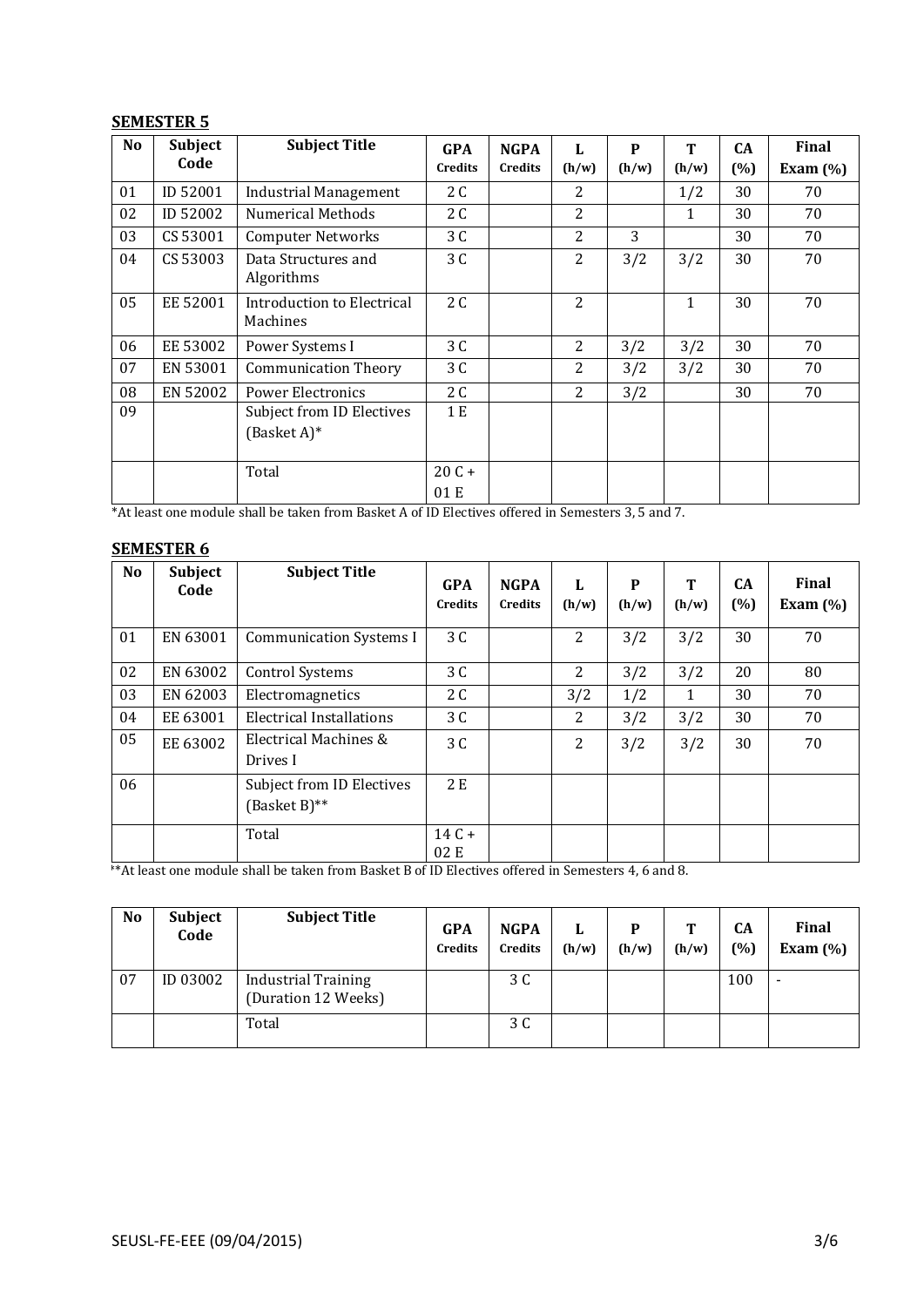#### **SEMESTER 7**

| N <sub>o</sub> | Subject<br>Code        | <b>Subject Title</b>                                | <b>GPA</b><br>Credits | <b>NGPA</b><br><b>Credits</b> | L<br>(h/w) | P<br>(h/w) | Т<br>(h/w) | <b>CA</b><br>(%) | Final<br>Exam $(\% )$ |
|----------------|------------------------|-----------------------------------------------------|-----------------------|-------------------------------|------------|------------|------------|------------------|-----------------------|
| 01             | ID 72001               | Industrial Law                                      | 2 C                   |                               | 2          |            | 1/2        | 30               | 70                    |
| 02             | EN 73001               | Robotics                                            | 3 C                   |                               | 2          | 3          |            | 30               | 70                    |
| 03             | EE 73001               | Power Systems II                                    | 3 C                   |                               | 2          | 3/2        | 3/2        | 30               | 70                    |
| 04             | EE 74099 /<br>EN 74099 | Research Project<br>(Part 1)                        | 4 C                   |                               |            | 8          |            |                  |                       |
| 05             |                        | Subject from EE<br><b>Electives or EN Electives</b> | 2E                    |                               |            |            |            |                  |                       |
| 06             |                        | Subject from ID<br>Electives (Basket A)*            | 1 E                   |                               |            |            |            |                  |                       |
|                |                        | Total                                               | $12C +$<br>03 E       |                               |            |            |            |                  |                       |

\*At least one module shall be taken from Basket A of ID Electives offered in Semesters 3, 5 and 7.

#### **SEMESTER 8**

| N <sub>o</sub> | Subject<br>Code        | <b>Subject Title</b>                                | <b>GPA</b><br><b>Credits</b> | <b>NGPA</b><br><b>Credits</b> | L<br>(h/w)     | P<br>(h/w) | T<br>(h/w)   | <b>CA</b><br>(%) | Final<br>Exam $(\%)$ |
|----------------|------------------------|-----------------------------------------------------|------------------------------|-------------------------------|----------------|------------|--------------|------------------|----------------------|
| 01             | ID 82001               | Entrepreneurship &<br><b>Intellectual Property</b>  | 2 C                          |                               | $\overline{2}$ |            | 1/3          | 30               | 70                   |
| 02             | EN 83001               | Communication<br>Systems II                         | 3 C                          |                               | 3              |            | 3/2          | 30               | 70                   |
| 03             | EN 83002               | Mechatronic<br>Applications                         | 3 C                          |                               | 3              | 3/2        | $\mathbf{1}$ | 30               | 70                   |
| 04             | EE 84099 /<br>EN 84099 | Research Project<br>(Part 2)                        | 4 C                          |                               |                | 8          |              | 100              |                      |
| 05             |                        | Subject from EE<br><b>Electives or EN Electives</b> | 2E                           |                               |                |            |              |                  |                      |
| 06             |                        | Subject from ID<br>Electives (Basket B)**           | 2 E                          |                               |                |            |              |                  |                      |
|                |                        | Total                                               | $12C +$<br>04 E              |                               |                |            |              |                  |                      |

\*\*At least one module shall be taken from Basket B of ID Electives offered in Semesters 4, 6 and 8.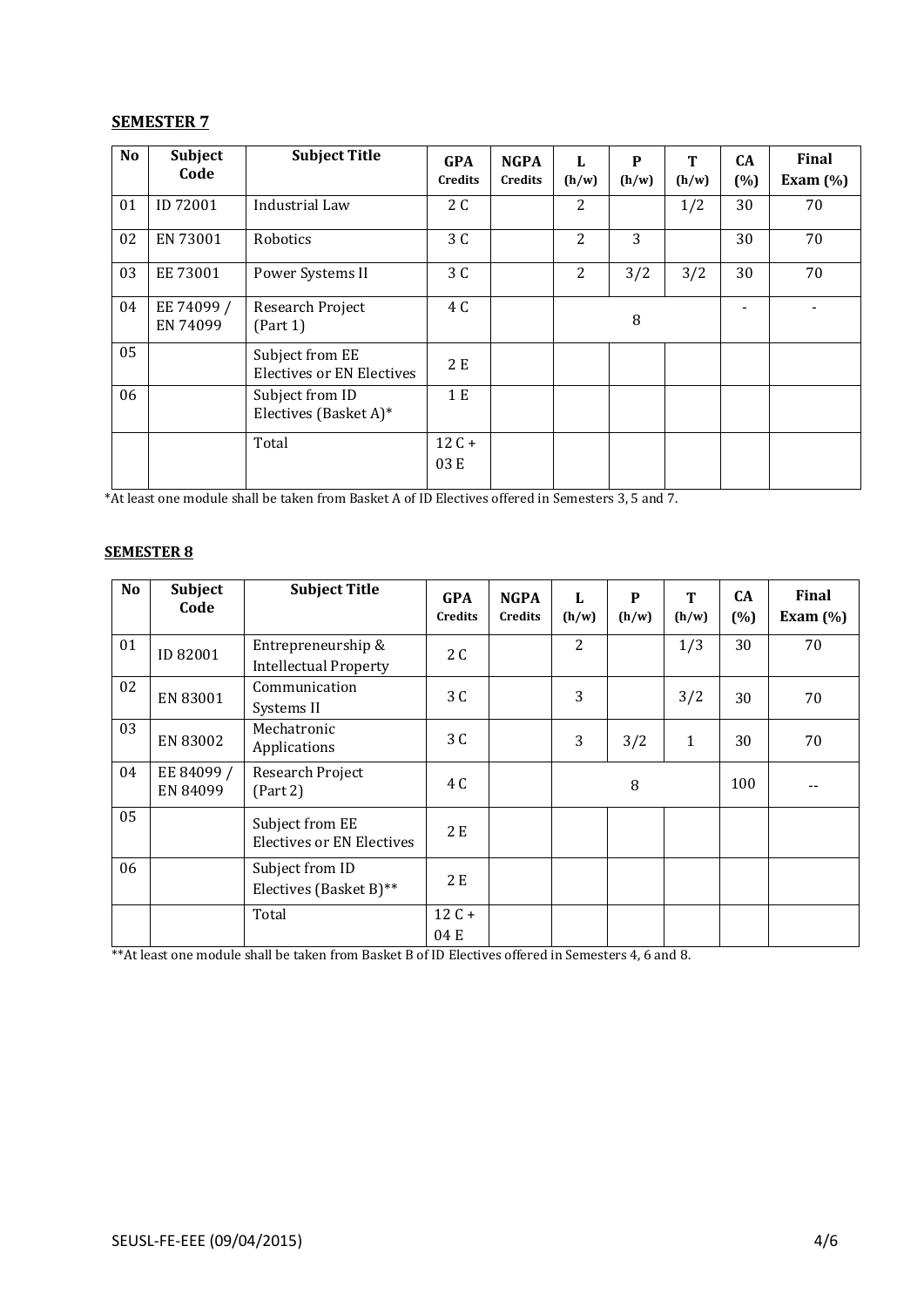#### **ID ELECTIVES (Basket A)#**

| N <sub>o</sub> | Subject<br>Code | <b>Subject Title</b>             | <b>GPA</b><br><b>Credits</b> | <b>NGPA</b><br><b>Credits</b> | L<br>(h/w) | P<br>(h/w) | т<br>(h/w) | CA<br>$(\%)$ | <b>Final</b><br>Exam $(\%)$ |
|----------------|-----------------|----------------------------------|------------------------------|-------------------------------|------------|------------|------------|--------------|-----------------------------|
| 01             | ID 01001        | Introduction to English          | 1E                           |                               |            |            | 1/2        | 30           | 70                          |
|                |                 | Literature                       |                              |                               |            |            |            |              |                             |
| 02             | ID 01002        | English Poetry and Short         | 1E                           |                               |            |            | 1/2        | 30           | 70                          |
|                |                 | Story                            |                              |                               |            |            |            |              |                             |
| 03             | ID 01003        | <b>Classical English Fiction</b> | 1E                           |                               |            |            |            | 30           | 70                          |
|                |                 |                                  |                              |                               |            |            |            |              |                             |

#### **ID ELECTIVES (Basket B) #**

| N <sub>o</sub> | Subject<br>Code | <b>Subject Title</b>                  | <b>GPA</b><br><b>Credits</b> | <b>NGPA</b><br><b>Credits</b> | L<br>(h/w) | P<br>(h/w) | Т<br>(h/w) | CА<br>(%) | <b>Final</b><br>Exam $(\%)$ |
|----------------|-----------------|---------------------------------------|------------------------------|-------------------------------|------------|------------|------------|-----------|-----------------------------|
| 01             | ID 02011        | Climate Change                        | 2E                           |                               | 2          |            | 1/2        | 30        | 70                          |
| 02             | ID 02012        | Disaster Management                   | 2E                           |                               | 2          |            | 1/2        | 30        | 70                          |
| 03             | ID 02013        | Psychology for Life                   | 2E                           |                               | 2          |            | 1/2        | 30        | 70                          |
| 04             | ID 02014        | Ethnic Cohesion and<br>Peace Building | 2E                           |                               | 2          |            | 1/2        | 40        | 60                          |

**#** Department of Interdisciplinary Studies will announce the modules to be offered in a particular semester based on the availability of resource persons and number of students registering to follow the modules.

#### **EE ELECTIVES**##

| N <sub>o</sub> | Subject<br>Code | <b>Subject Title</b>               | <b>GPA</b><br><b>Credits</b> | <b>NGPA</b><br><b>Credits</b> | L<br>(h/w) | P<br>(h/w) | T<br>(h/w) | CA<br>$\frac{10}{6}$ | <b>Final</b><br>Exam $(\% )$ |
|----------------|-----------------|------------------------------------|------------------------------|-------------------------------|------------|------------|------------|----------------------|------------------------------|
| 01             | EE 02001        | <b>Energy Studies</b>              | 2 E                          |                               |            |            |            | 30                   | 70                           |
| 02             | EE 02002        | Electrical Machines &<br>Drives II | 2 E                          |                               | 3/2        |            | 1/2        | 30                   | 70                           |
| 03             | EE 02003        | High Voltage Engineering           | 2 E                          |                               | 3/2        |            | 1/2        | 30                   | 70                           |

#### **EN ELECTIVES##**

| N <sub>o</sub> | Subject<br>Code | <b>Subject Title</b>          | <b>GPA</b><br><b>Credits</b> | <b>NGPA</b><br><b>Credits</b> | L<br>(h/w) | P<br>(h/w) | Т<br>(h/w) | CА<br>(0/0) | Final<br>Exam $(\% )$ |
|----------------|-----------------|-------------------------------|------------------------------|-------------------------------|------------|------------|------------|-------------|-----------------------|
| 01             | EN 02003        | Electronic<br>Instrumentation | 2 E                          |                               | າ          |            |            | 30          | 70                    |
| 02             | EN 02002        | Industrial Electronics        | 2 E                          |                               |            |            |            | 30          | 70                    |
| 03             | EN 02001        | Digital System Design         | 2 E                          |                               | ∠          |            |            | 30          | 70                    |

**##** The department will announce the modules to be offered in a particular semester based on the availability of resource persons and number of students registering to follow the modules.